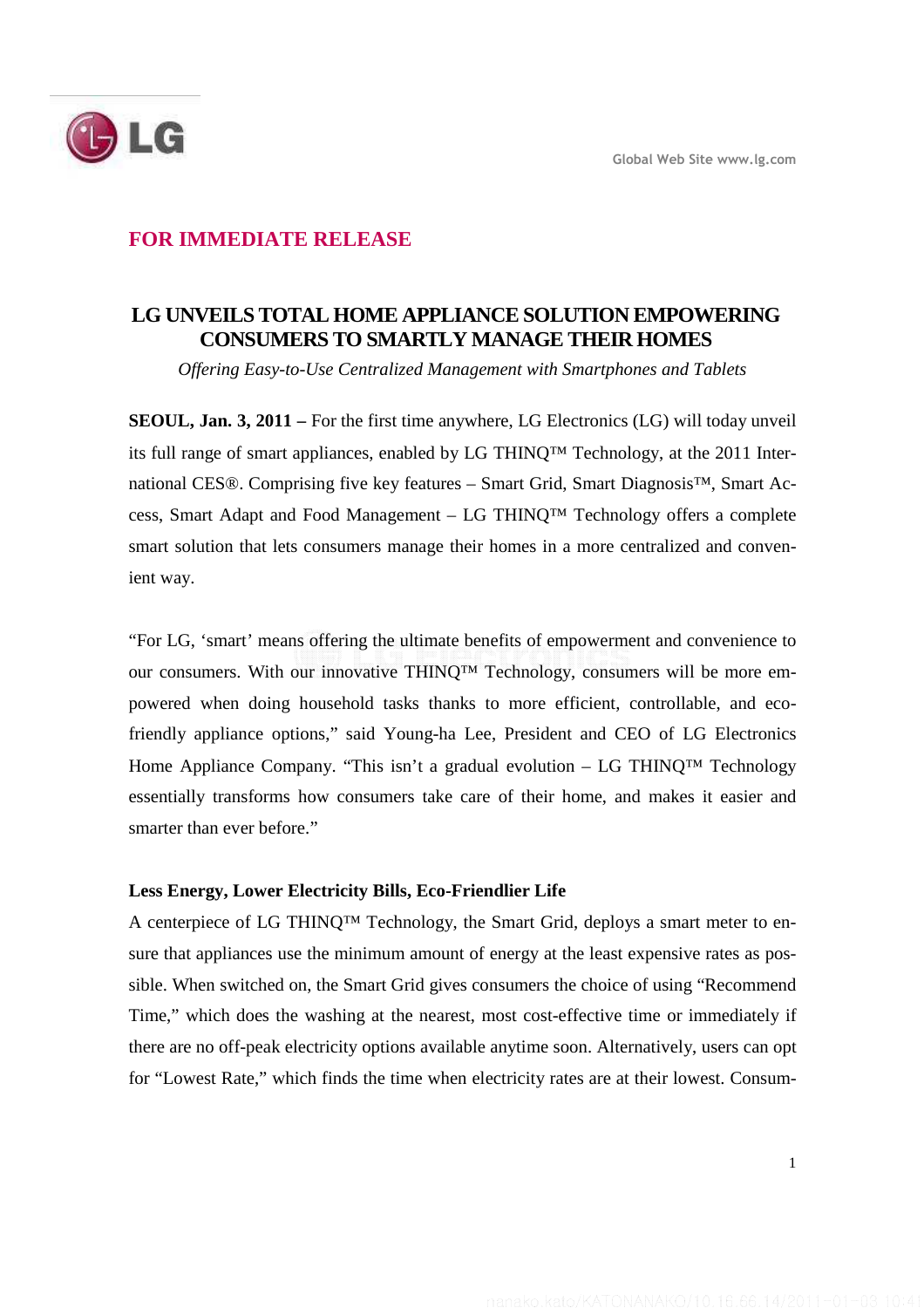ers can also select the washing time themselves, and if they have to do the washing at a peak time, the washing machine will recommend the most energy-efficient cycle.

Using the Smart Grid, LG's ovens offer three cost options – low, middle and high – that take into account both the duration of the cooking cycle and varying costs of electricity. Similarly, LG's refrigerators can use a unique algorithm to adjust various functions, such as defrost time control – to offer further savings on energy bills at peak times. What's more, LG refrigerators even count and display the frequency at which homeowners open the refrigerator door, giving them the information they need to save even more energy.

The LCD display on LG's smart appliances shows daily, weekly or monthly reports detailing the appliance's overall levels of energy consumption and associated costs. Daily totals for electricity usage and subsequent charges will be accessible on smartphones and tablet PCs. With these new functions, consumers can save on time and energy bills while also opting for a more eco-friendly lifestyle.

## **LG Smart Diagnosis™ Makes Things Simple and Provides Optimum Performance**

LG's high-tech appliances are highly reliable, yet service issues arise from time to time. Previously, the only course of action was to contact customer service and await the arrival of a service technician to access and repair the unit. Now, LG's Smart Diagnosis™ feature helps customer service representatives quickly and efficiently troubleshoot mechanical issues over the phone, limiting costly, inconvenient service calls and in-home visits.

For minor problems – refrigerator door left open, ice-maker switched off, washing machine off-balance – the appliance alerts the owner either on its display panel or for future models, via a Wi-Fi connection, on the consumer's smartphone or tablet PC.

When consumers call the LG customer service center, a technician will instruct them to press a sequence of buttons on the laundry unit. This triggers a series of tones that let the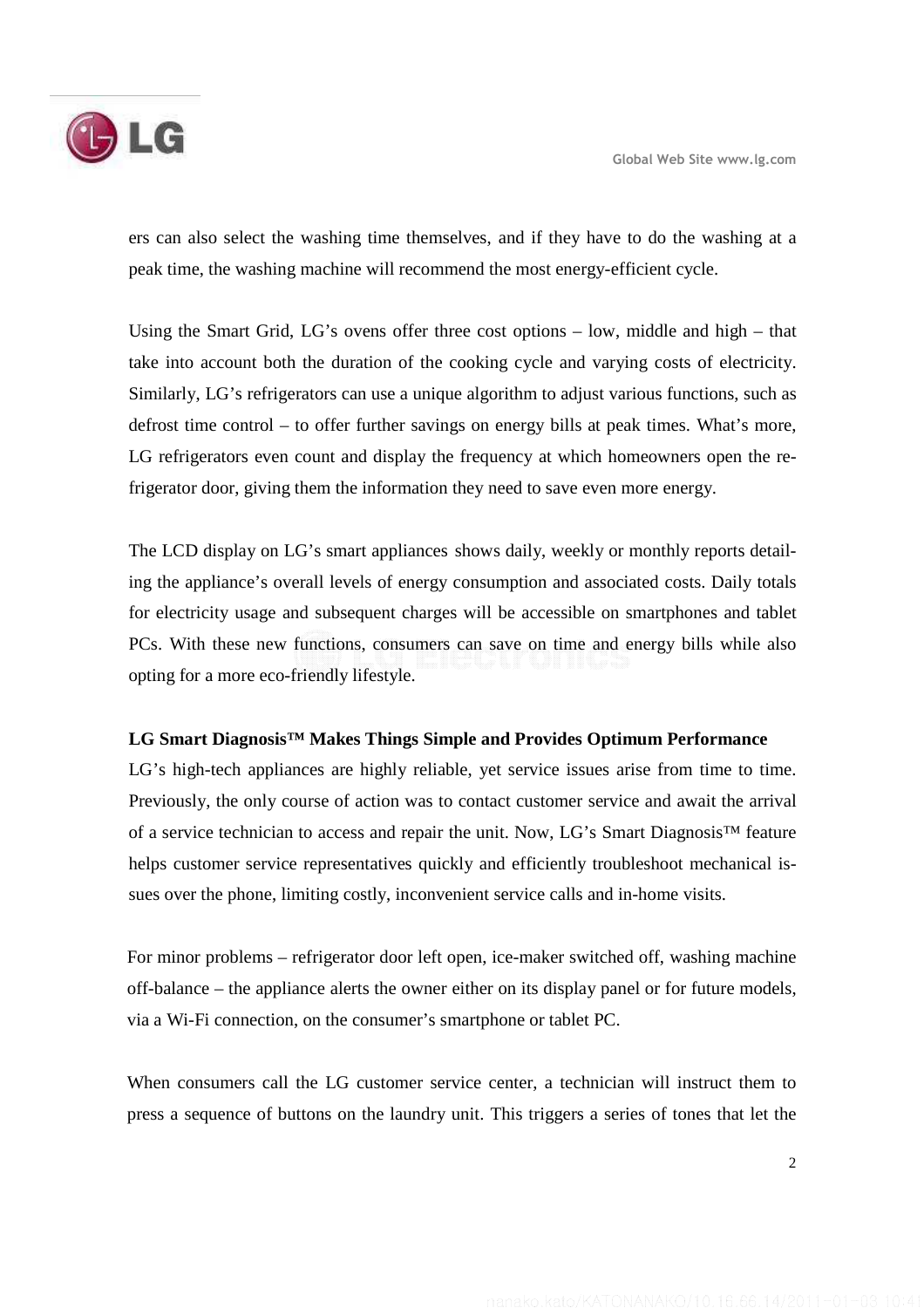

technician identify the issue and how to correct the problem. Consumers can also diagnose their washing machines at home via a downloadable mobile application on their smartphone.

LG Smart Diagnosis<sup>™</sup> eliminates a step in the troubleshooting process, because issues can at times be identified without the need for a service technician to visit the home for diagnosis, saving time and money. In those instances where a service visit is required, the field technician can come prepared with the correct parts, enabling the repair to be resolved in one visit. The combination of this new feature and LG's product warranties – including the unprecedented 10-year warranty on the Direct Drive motor – illustrates that the company's customer service is as reliable as it home appliances.

### **LG Smart Access Monitors, Controls and Secures Your Home Appliances**

LG Smart Access makes it possible for homeowners to monitor and control home appliances remotely from outside of the home. Using a smartphone or tablet PC, users can manage their washing cycle from the office, or set their refrigerator temperature while they're at the gym. Alert messages will be sent to the user's smartphone or tablet PC for items such as the end of a washing cycle or a potential product issue.

More impressively, consumers will soon be able to order their HOM-BOT robotic vacuum cleaner to tidy up their home while they're out, or use the vacuum's viewing function to keep watch when they are away from home. Via a smartphone or tablet PC, consumers even have the option to have HOM-BOT feed their pet while they're away. LG plans to offer even more convenient options through Smart Access in the near future.

#### **Smart Adapt for Upgrading and Adapting to Personal Preference**

LG Smart Adapt allows consumers to download the latest services and technology upgrades for their appliances via a Wi-Fi connection. With this innovation, consumers will be able to access up-to-date pre-programmed recipes as well as advanced cycles for their washing machines. A mother with a newborn child might opt for special delicate washing cycles for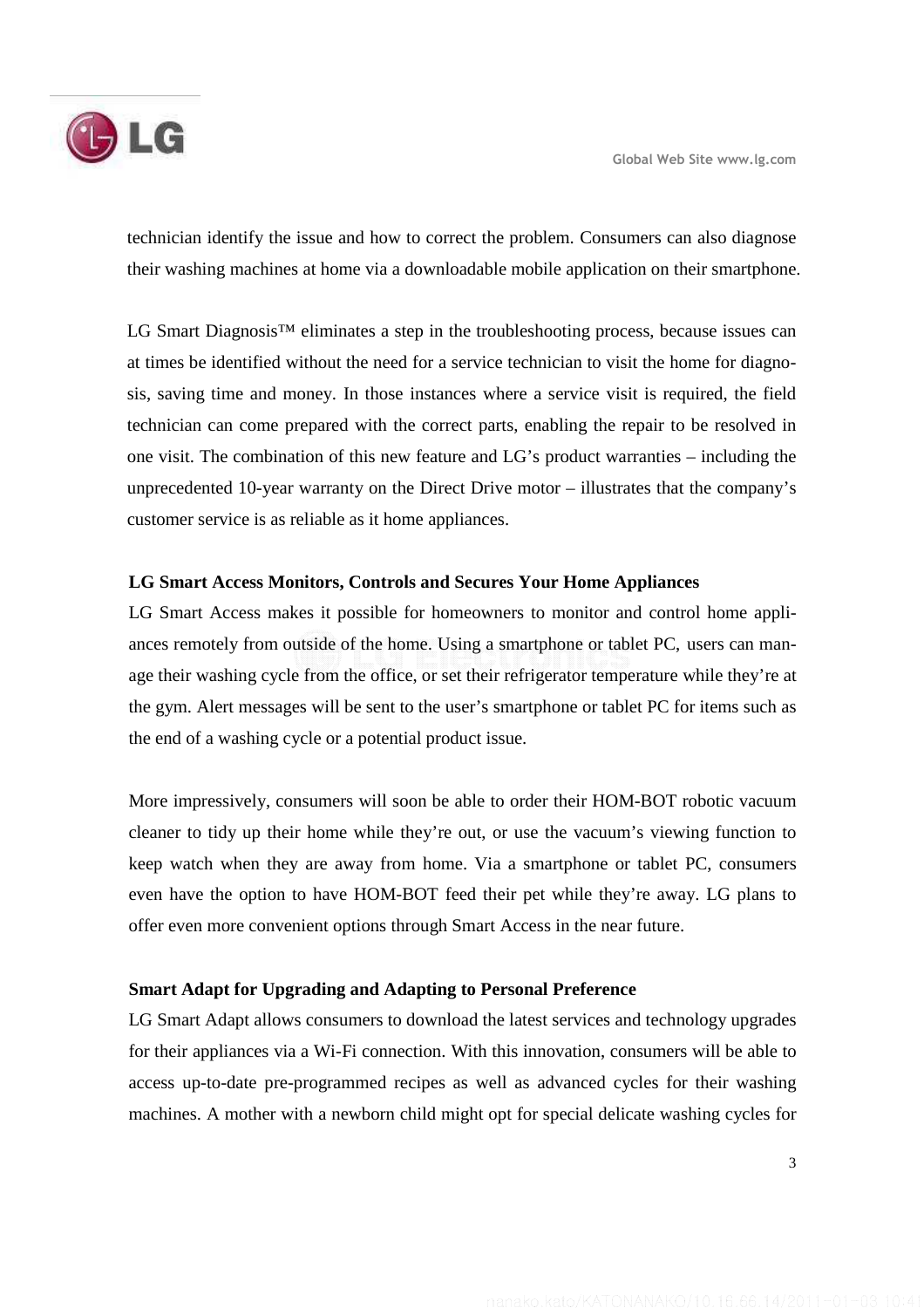

the baby's clothes, while individuals involved in particularly strenuous work might need to add a more heavy-duty wash cycle to their laundry unit. With Smart Adapt, consumers will be able to experience the very latest LG technologies without having to upgrade to new products.

### **LG Food Management Monitors Your Refrigerator and Puts You in Control**

LG's Food Management Solution helps consumers manage the contents of their refrigerator more effectively. By dragging and dropping food icons on the refrigerator's LCD display or by using the voice recognition function, users can easily identify what is in the refrigerator, as well as where certain items are located and when they expire. This information is also accessible via smartphones or tablet PCs, allowing consumers to reference this while grocery shopping.

With all these innovative functions and smart options, LG THINQ™ Technology is helping consumers live more empowered lives and enjoy a new level of convenience and interactivity.

For more information and product images, please visit LG's online press kit at www.lgnewsroom.com/CES2011.

#### # # #

#### **About LG Electronics, Inc.**

LG Electronics, Inc. (KSE: 066570.KS) is a global leader and technology innovator in consumer electronics, mobile communications and home appliances, employing more than 80,000 people working in over 115 operations around the world. With 2009 global sales of 55.5 trillion Korean won (USD 43.4 billion), LG comprises four business units – Home Entertainment, Mobile Communications, Home Appliance, and Air Conditioning and Energy Solution. LG is one of the world's leading producers of flat panel TVs, audio and video products, mobile handsets, air conditioners and washing machines. LG has signed a long-term agreement to become both a Global Partner and a Technology Partner of Formula 1™. As part of this top-level association, LG acquires exclusive designations and marketing rights as the official consumer electronics, mobile phone and data processor of this global sporting event. For more information, please visit www.lg.com

**About LG Electronics Home Appliance Company**